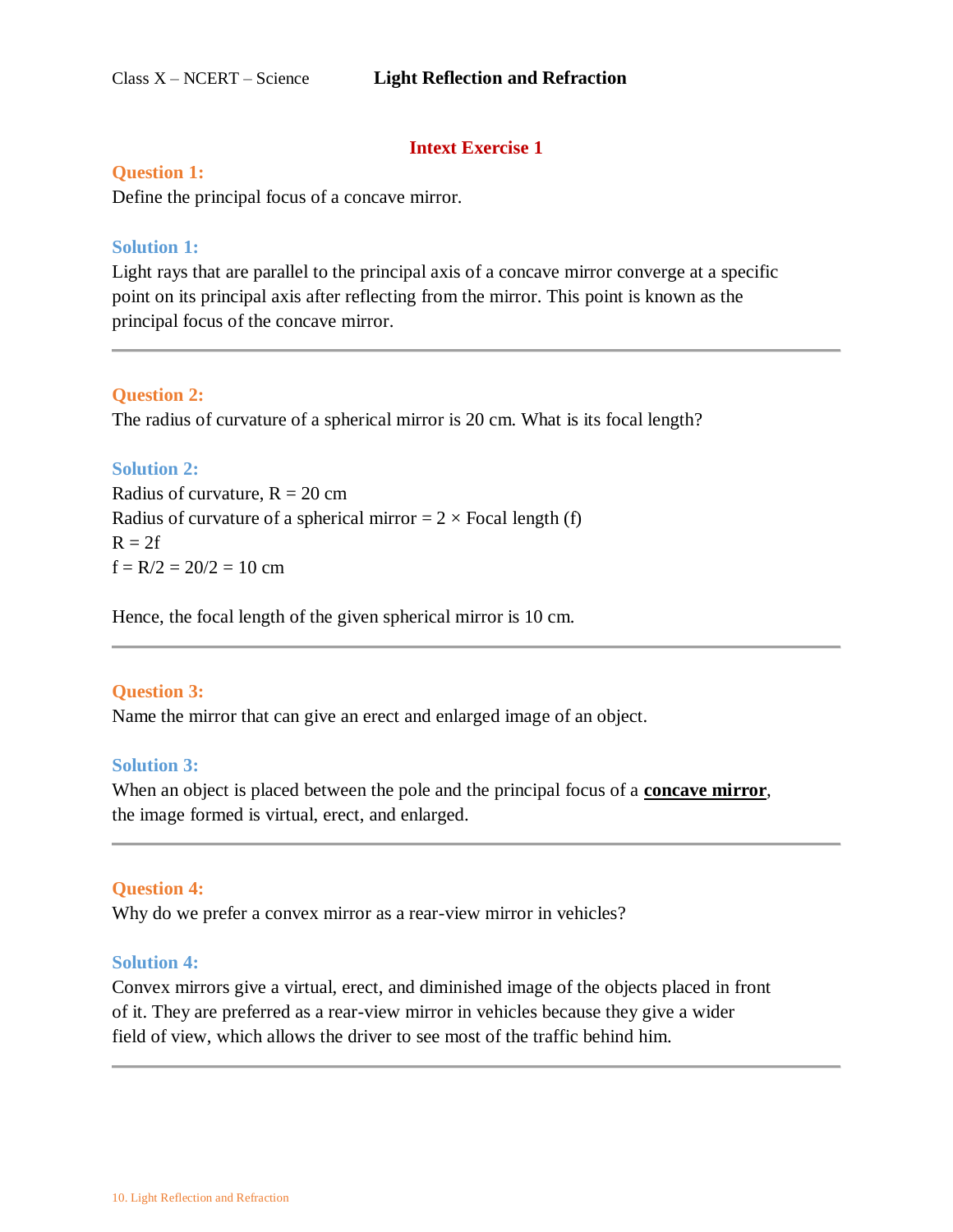# **Intext Exercise 2**

## **Question 1:**

Find the focal length of a convex mirror whose radius of curvature is 32 cm.

## **Solution 1:**

Radius of curvature,  $R = 32$  cm Radius of curvature  $= 2 \times$  Focal length (f)  $R = 2f$  $f = R/2 = 32/2 = 16$ cm

Hence, the focal length of the given convex mirror is 16 cm.

## **Question 2:**

A concave mirror produces three times magnified (enlarged) real image of object placed at 10 cm in front of it. Where is the image located?

## **Solution 2:**

Magnification produced by a spherical mirror is given by the relation,

m= Height of the image/ Height of the Object = - Image Distance/Object distance  $m = h1/h0 = -v/u$ 

Let the height of the object,  $ho = h$ Then, height of the image, h1 =  $-3h$  (Image formed is real)  $-3h/h = -v/u$  $v/u = 3$ 

Object distance,  $u = -10$  cm  $v = 3 \times (-10) = -30$  cm Here, the negative sign indicates that an inverted image is formed at a distance of 30 cm in front of the given concave mirror.

# **Intext Exercise 3**

# **Question 1:**

A ray of light travelling in air enters obliquely into water. Does the light ray bend towards the normal or away from the normal? Why?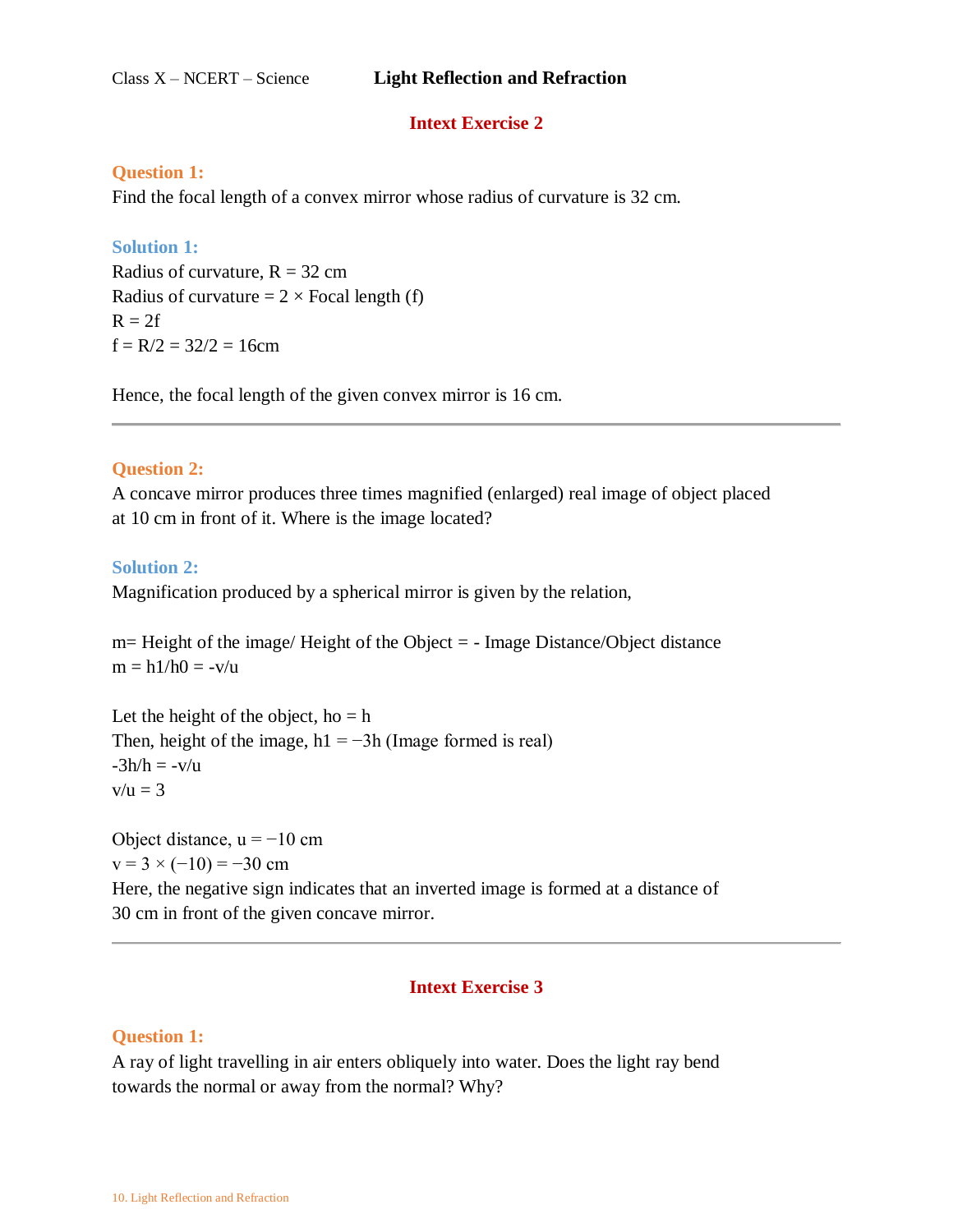#### **Solution 1:**

The light ray bends towards the normal. When a ray of light travels from an optically rarer medium to an optically denser medium, its speed slows down and it bends towards the normal. Since water is optically denser than air, a ray of light travelling from air into the water will bend towards the normal.

### **Question 2:**

Light enters from air to glass having refractive index 1.50. What is the speed of light in the glass? The speed of light in vacuum is  $3 \times 10^{6}$  m s−1.

## **Solution 2:**

Refractive index of a medium  $n$ { subscript}m is given by, n{subscript}m = Speed Of light in vacuum/ Speed of Light in the medium =  $c/v$ Speed of light in vacuum, c =  $3 \times 10^{8}$  m s−1 Refractive index of glass,  $n$ { subscript}g = 1.50 Speed of light in the glass,  $v =$  Speed of light in Vacuum/Refractive index of glass  $v = c / n$ {subscript}g  $= 3 \times 10^{8}/1.50 = 2 \times 10^{8}$  ms<sup>^-1</sup>

Thus, speed of light in the glass =  $2 \times 10^{8}$  ms<sup> $\land$ </sup>-1

#### **Question 3:**

Find out, from Table, the medium having highest optical density. Also find the medium with lowest optical density.

| <b>Material</b><br>medium | <b>Refractive index</b> | <b>Material medium</b> | <b>Refractive</b><br>index |
|---------------------------|-------------------------|------------------------|----------------------------|
| Air                       | 1,0003                  | Canada Balsam          | 1.53                       |
| Ice                       | 1.31                    |                        |                            |
| Water                     | 1.33                    | Rock salt              | 1.54                       |
| Alcohol                   | 1.36                    |                        |                            |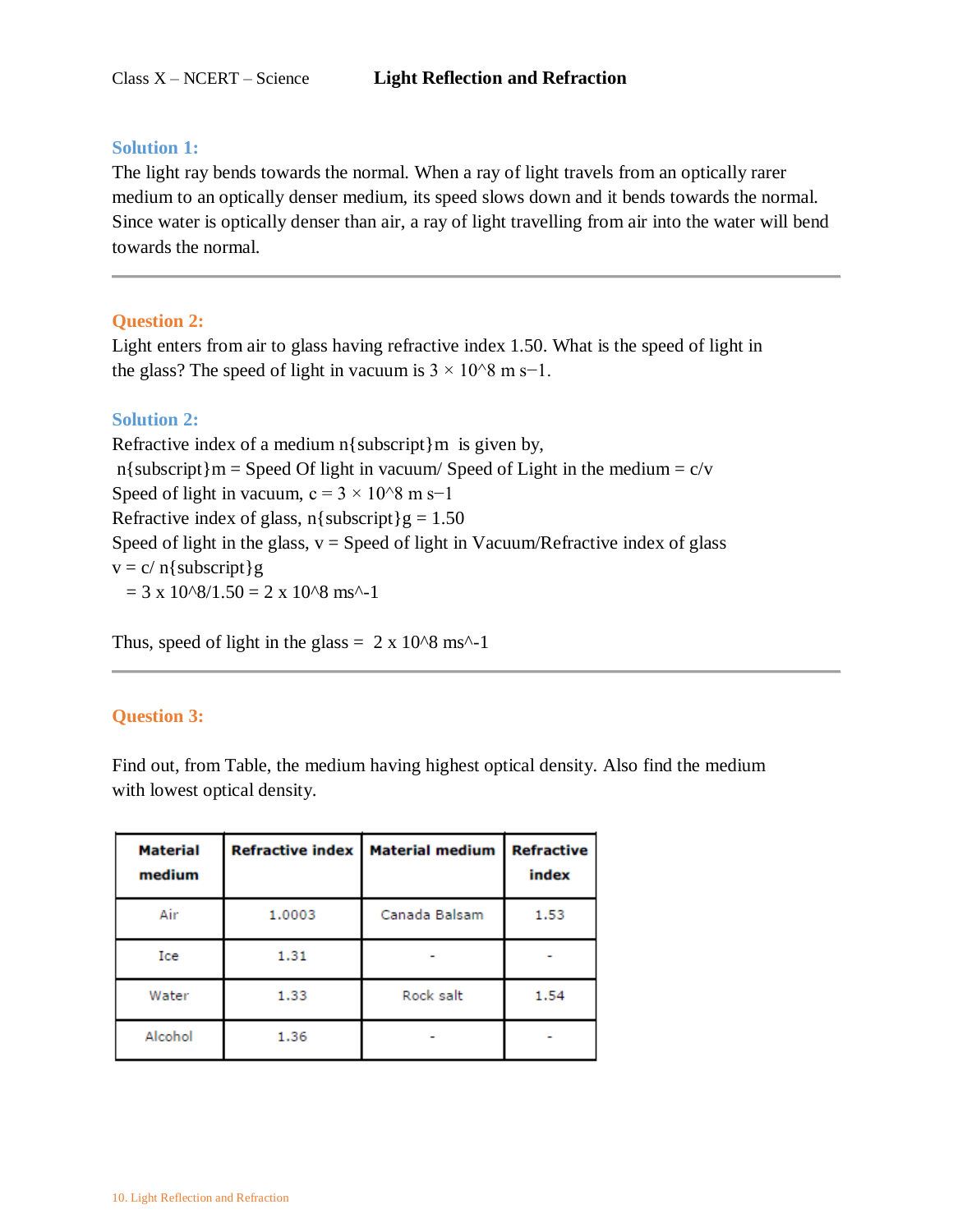| Kerosene        | 1.44 | Carbon disulphide    | 1.63 |
|-----------------|------|----------------------|------|
| Fused<br>quartz | 1.46 | Dense<br>flint glass | 1.65 |
| Turpentine oil  | 1.47 | Ruby                 | 1.71 |
| Benzene         | 1.50 | Sapphire             | 1.77 |
| Crown<br>glass  | 1.52 | Diamond              | 2.42 |

## **Solution 3:**

Highest optical density = Diamond Lowest optical density  $=$  Air

Optical density of a medium is directly related with the refractive index of that medium. A medium which has the highest refractive index will have the highest optical density and vice-versa.

can be observed from table 10.3 that diamond and air respectively have the highest and lowest refractive index. Therefore, diamond has the highest optical density and air has the lowest optical density.

## **Question 4:**

You are given kerosene, turpentine and water. In which of these does the light travel fastest? Use the information given in Table.

| <b>Material</b><br>medium |        | Refractive index   Material medium | <b>Refractive</b><br>index |
|---------------------------|--------|------------------------------------|----------------------------|
| Air                       | 1,0003 | Canada Balsam                      | 1.53                       |
| Ice                       | 1.31   |                                    |                            |
| Water                     | 1.33   | Rock salt                          | 1.54                       |
| Alcohol                   | 1.36   |                                    |                            |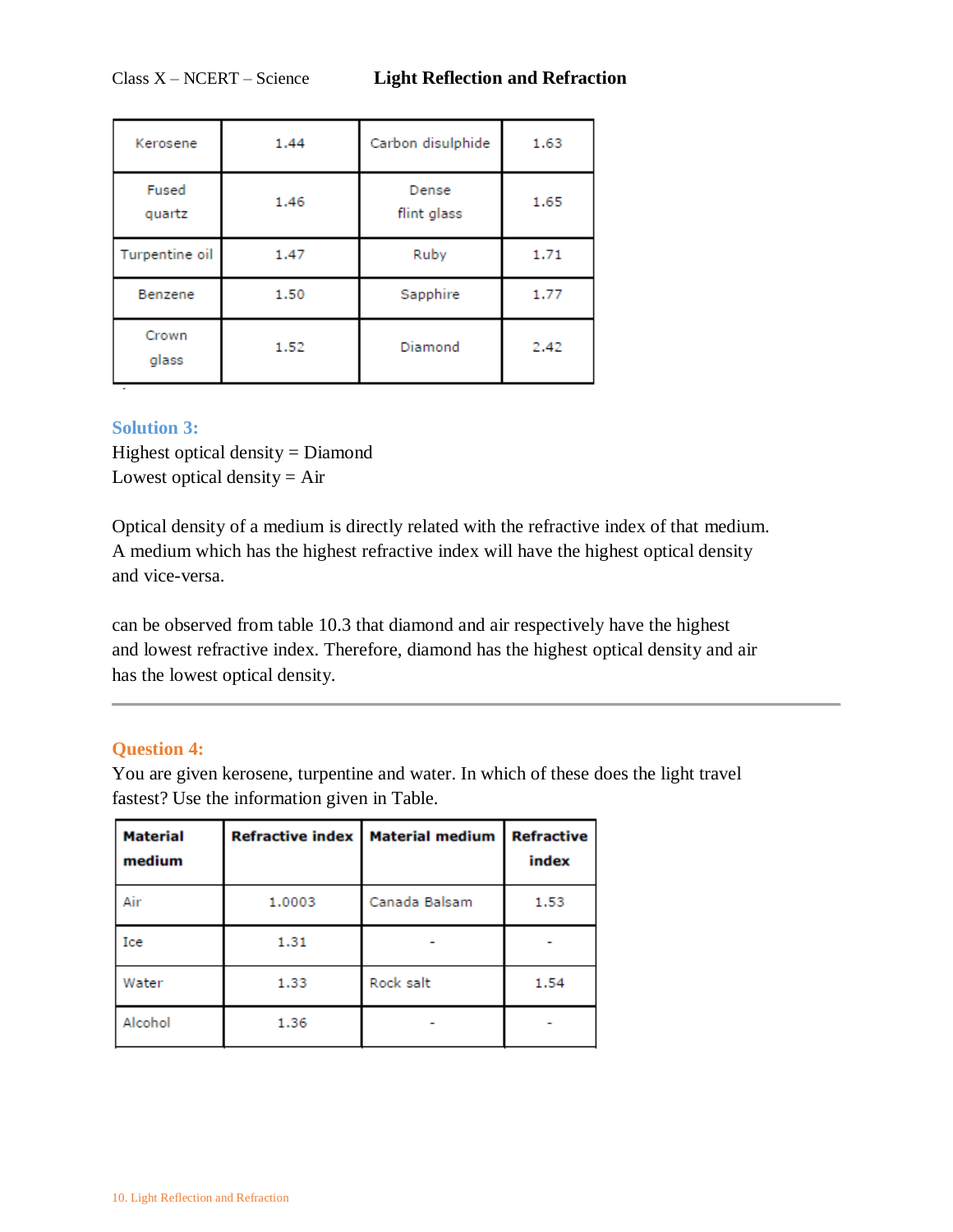| Kerosene        | 1.44 | Carbon disulphide    | 1.63 |
|-----------------|------|----------------------|------|
| Fused<br>quartz | 1.46 | Dense<br>flint glass | 1.65 |
| Turpentine oil  | 1.47 | Ruby                 | 1.71 |
| Benzene         | 1.50 | Sapphire             | 1.77 |
| Crown<br>glass  | 1.52 | Diamond              | 2.42 |

# **Solution 4:**

Speed of light in a medium is given by the relation for refractive index (nm). The relation is given as

$$
n_{\rm m} = \frac{\text{Speed of light in air}}{\text{Speed of light in the medium}} = \frac{c}{v}
$$
  

$$
v = \frac{c}{n_{\rm m}}
$$
  

$$
v \propto \frac{1}{n_{\rm m}}
$$

It can be inferred from the relation that light will travel the slowest in the material which has the highest refractive index and travel the fastest in the material which has the lowest refractive index.

It can be observed from table 10.3 that the refractive indices of kerosene, turpentine, and water are 1.44, 1.47, and 1.33 respectively. Therefore, light travels the fastest in water.

#### **Question 5:**

The refractive index of diamond is 2.42. What is the meaning of this statement?

## **Solution 5:**

Refractive index of a medium n{subscript}m is related to the speed of light in that medium v by the relation:

 $n_{\rm m} = \frac{\text{Speed of light in air}}{\text{Speed of light in the medium}} = \frac{c}{v}$ 

Where, c is the speed of light in vacuum/air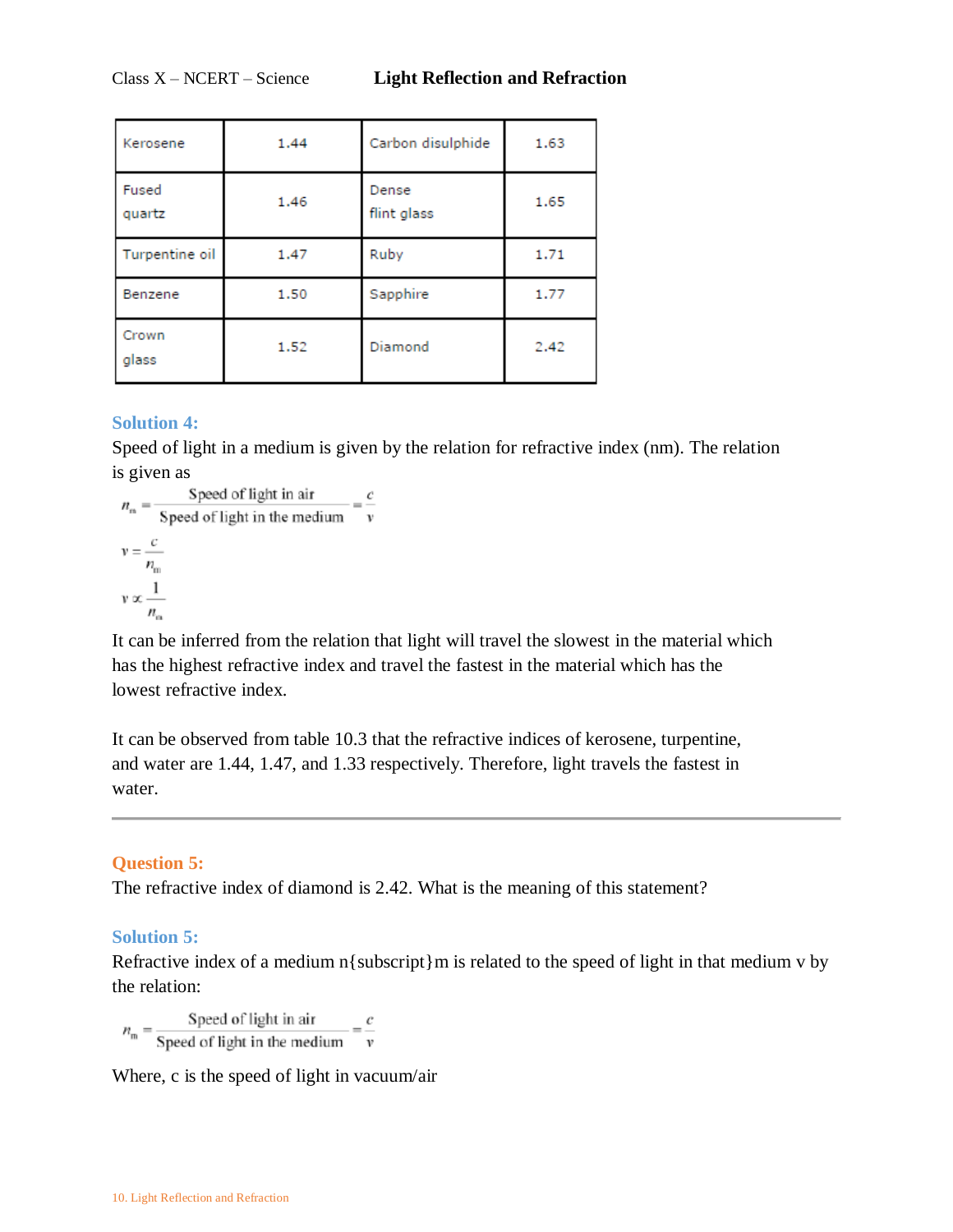#### Class X – NCERT – Science **Light Reflection and Refraction**

The refractive index of diamond is 2.42. This suggests that the speed of light in diamond will reduce by a factor of 2.42 as compared to its speed in air.

In other words, the speed of light in diamond is 1/(2.42) times the speed of light n vacuum.

# **Intext Exercise 4**

**Question 1:** Define 1 dioptre of power of a lens.

# **Solution 1:**

Power of lens is defined as the reciprocal of its focal length. If P is the power of a lens of focal length F in metres, then

 $P = \frac{1}{f(\text{in metres})}$ 

The S.I. unit of power of a lens is Dioptre. It is denoted by D. 1 dioptre is defined as the power of a lens of focal length 1 metre.

# **Question 2:**

A convex lens forms a real and inverted image of a needle at a distance of 50 cm from it. Where is the needle placed in front of the convex lens if the image is equal to the size of the object? Also, find the power of the lens.

# **Solution 2:**

When an object is placed at the centre of curvature,  $2F$ {subscript}1, of a convex lens, its image is formed at the centre of curvature, 2F{subscript}2, on the other side of the lens. The image formed is inverted and of the same size as the object, as shown in the given figure :

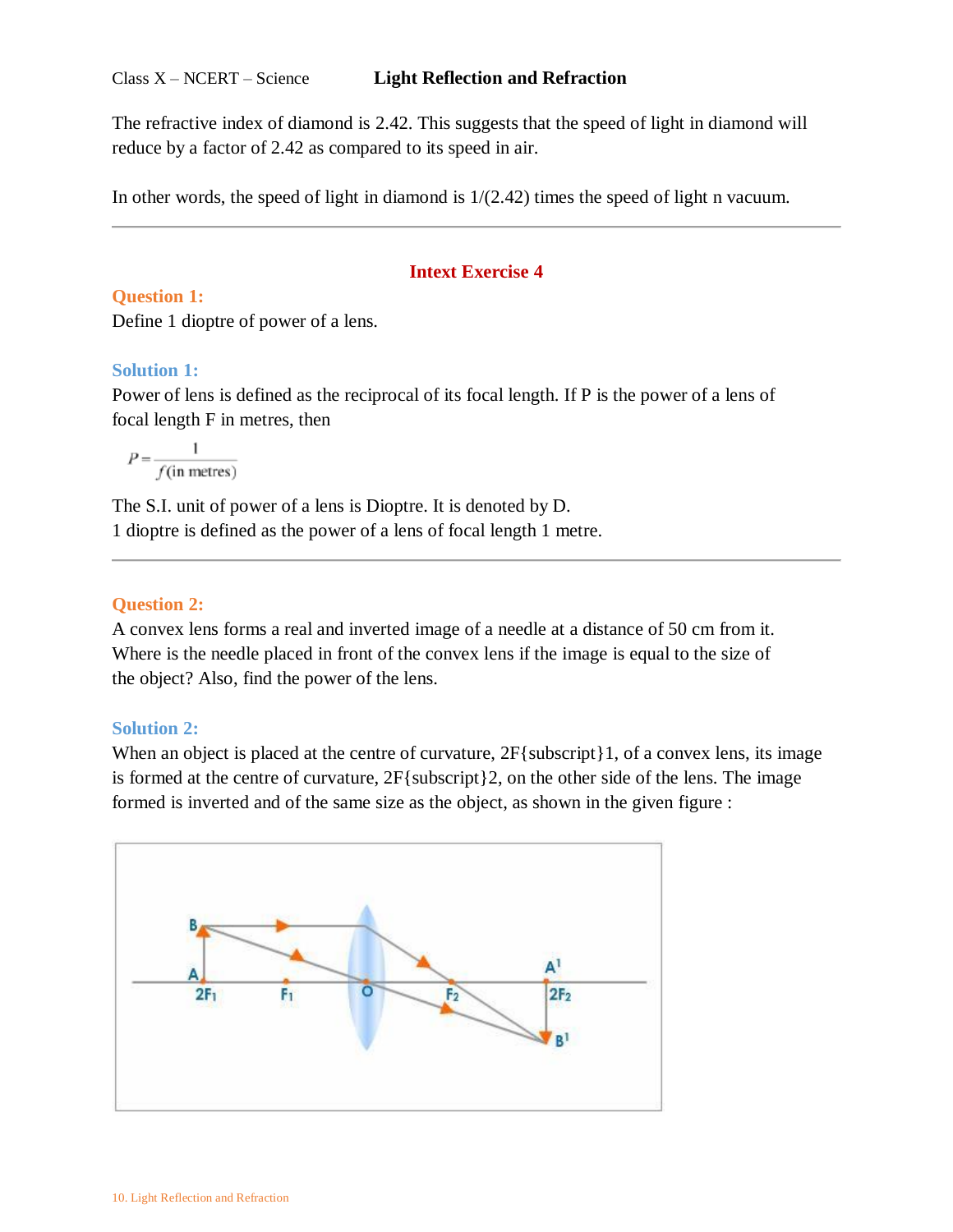It is given that the image of the needle is formed at a distance of 50 cm from the convex lens. Hence, the needle is placed in front of the lens at a distance of

50 cm. Object distance,  $u = -50$  cm Image distance,  $v = 50$  cm Focal length  $= f$ According to the lens formula,

 $\frac{1}{v} - \frac{1}{u} = \frac{1}{f}$  $\frac{1}{f} = \frac{1}{50} - \frac{1}{(-50)} = \frac{1}{50} + \frac{1}{50} = \frac{1}{25}$  $f = 25$  cm = 0.25 m

Hence, the power of the given lens is +4 D.

### **Question 3:**

Find the power of a concave lens of focal length 2 m.

#### **Solution 3:**

Focal length of concave lens,  $f = 2 m$ Power of a lens,  $P = \frac{1}{f(in \text{ meters})} = \frac{1}{(-50)} = -0.5 \text{ D}$ 

Here, negative sign arises due to the divergent nature of concave lens.

Hence, the power of the given concave lens is  $-0.5$  D.

## **NCERT Exercise**

#### **Question 1:**

Which one of the following materials cannot be used to make a lens?

(a) Water

- (b) Glass
- (c) Plastic
- (d) Clay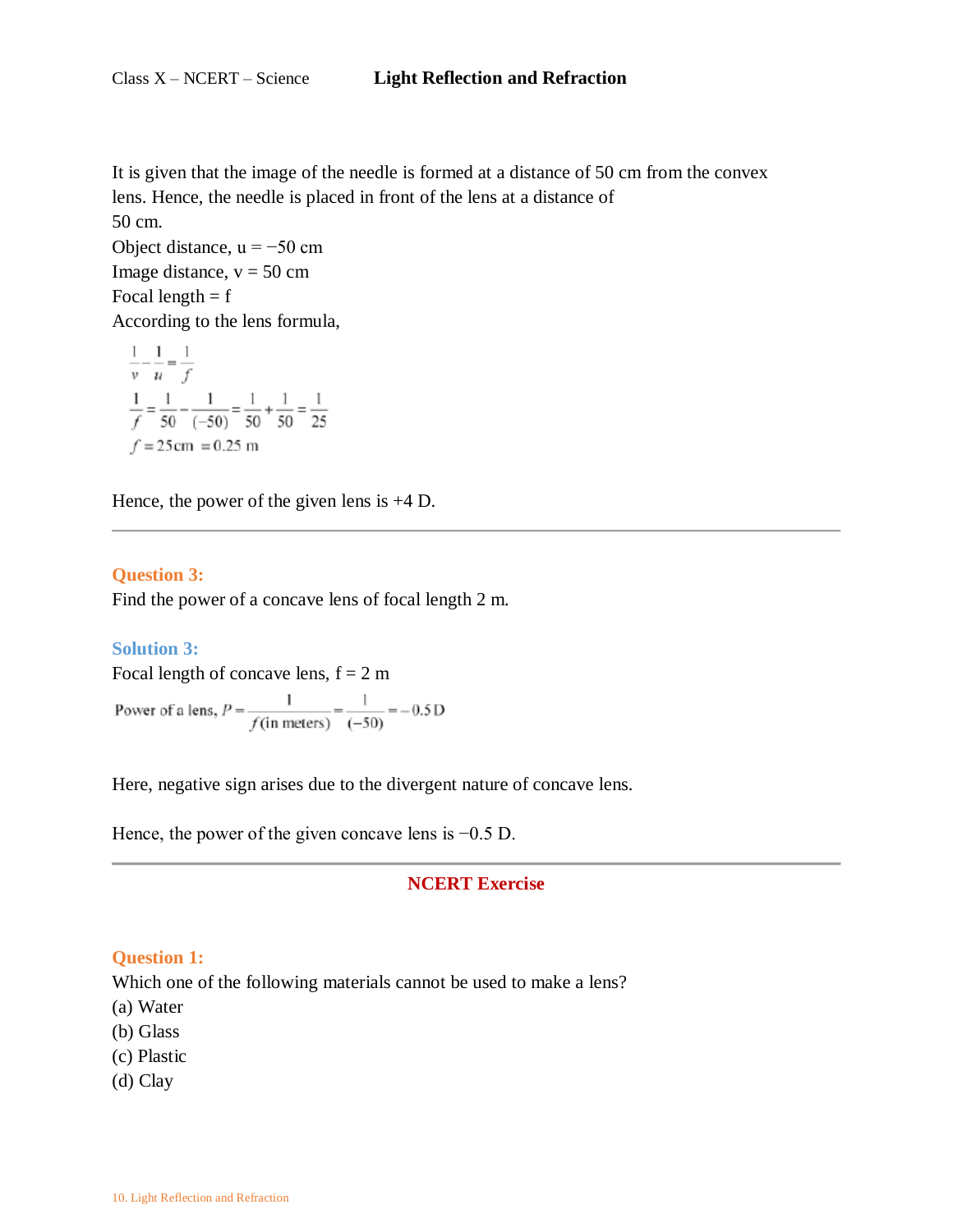## **Solution 1:**

(d) A lens allows light to pass through it. Since clay does not have such property, it cannot be used to make a lens.

## **Question 2:**

The image formed by a concave mirror is observed to be virtual, erect and larger than the object. Where should be the position of the object?

- (a) Between the principal focus and the centre of curvature
- (b) At the centre of curvature
- (c) Beyond the centre of curvature
- (d) Between the pole of the mirror and its principal focus.

## **Solution 2:**

(d) When an object is placed between the pole and principal focus of a concave mirror, the image formed is virtual, erect, and larger than the object.

## **Question 3:**

Where should an object be placed in front of a convex lens to get a real image of the size of the object?

- (a) At the principal focus of the lens
- (b) At twice the focal length
- (c) At infinity
- (d) Between the optical centre of the lens and its principal focus.

#### **Solution 3:**

(b) When an object is placed at the centre of curvature in front of a convex lens, its image is formed at the centre of curvature on the other side of the lens. The image formed is real, inverted, and of the same size as the object.

#### **Question 4:**

A spherical mirror and a thin spherical lens have each a focal length of −15 cm. The mirror and the lens are likely to be

- (a) both concave
- (b) both convex
- (c) the mirror is concave and the lens is convex
- (d) the mirror is convex, but the lens is concave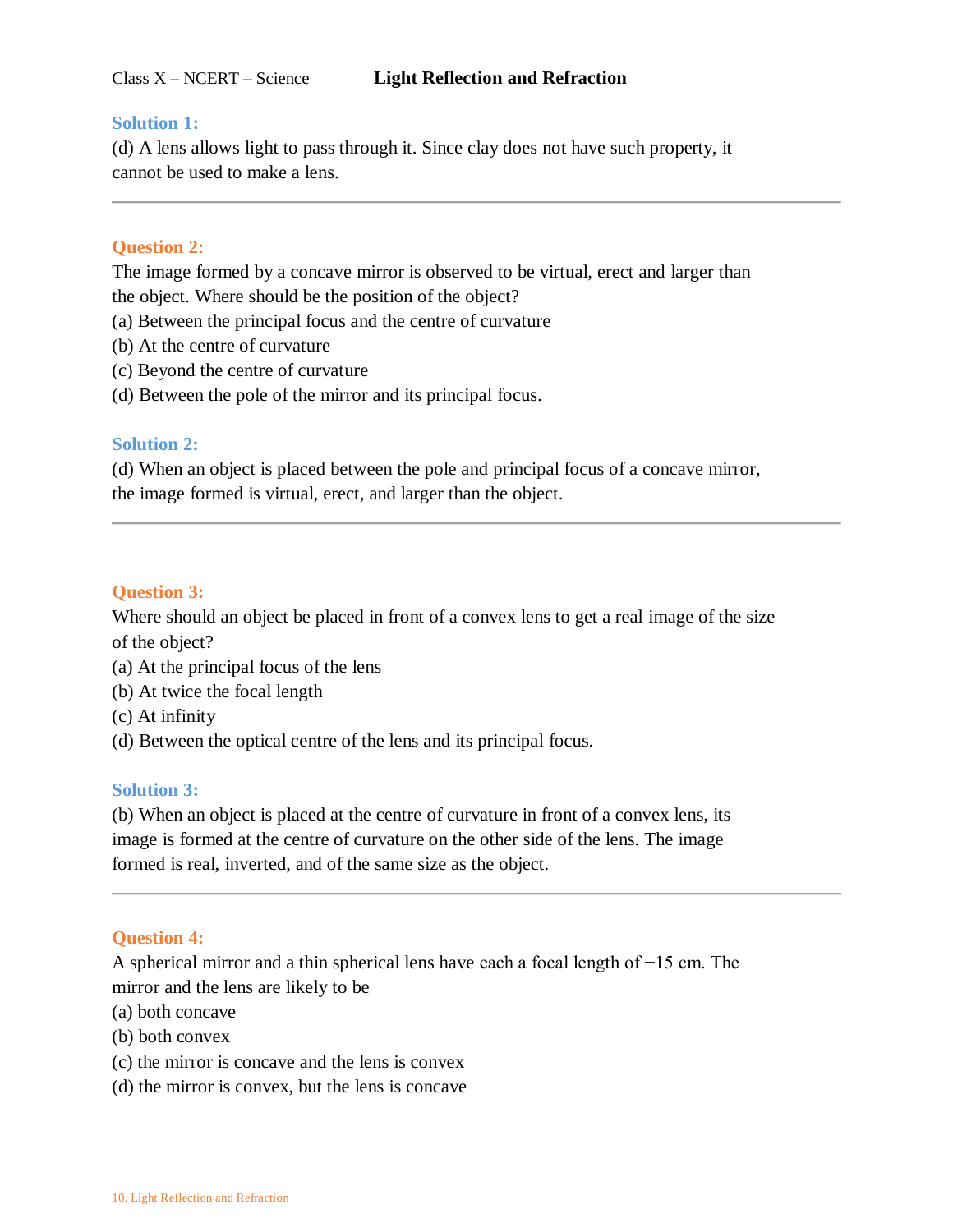#### **Solution 4:**

(a) By convention, the focal length of a concave mirror and a concave lens are taken as negative. Hence, both the spherical mirror and the thin spherical lens are concave in nature.

## **Question 5:**

No matter how far you stand from a mirror, your image appears erect. The mirror is likely to be

(a) plane

- (b) concave
- (c) convex
- (d) either plane or convex

#### **Solution 5:**

(d) A convex mirror always gives a virtual and erect image of smaller size of the object placed in front of it. Similarly, a plane mirror will always give a virtual and erect image of same size as that of the object placed in front of it. Therefore, the given mirror could be either plane or convex.

#### **Question 6:**

Which of the following lenses would you prefer to use while reading small letters found in a dictionary?

- (a) A convex lens of focal length 50 cm
- (b) A concave lens of focal length 50 cm
- (c) A convex lens of focal length 5 cm
- (d) A concave lens of focal length 5 cm

#### **Solution 6:**

(c) A convex lens gives a magnified image of an object when it is placed between the radius of curvature and focal length. Also, magnification is more for convex lenses having shorter focal length.

Therefore, for reading small letters, a convex lens of focal length 5 cm should be used.

## **Question 7:**

We wish to obtain an erect image of an object, using a concave mirror of focal length 15 cm. What should be the range of distance of the object from the mirror? What is the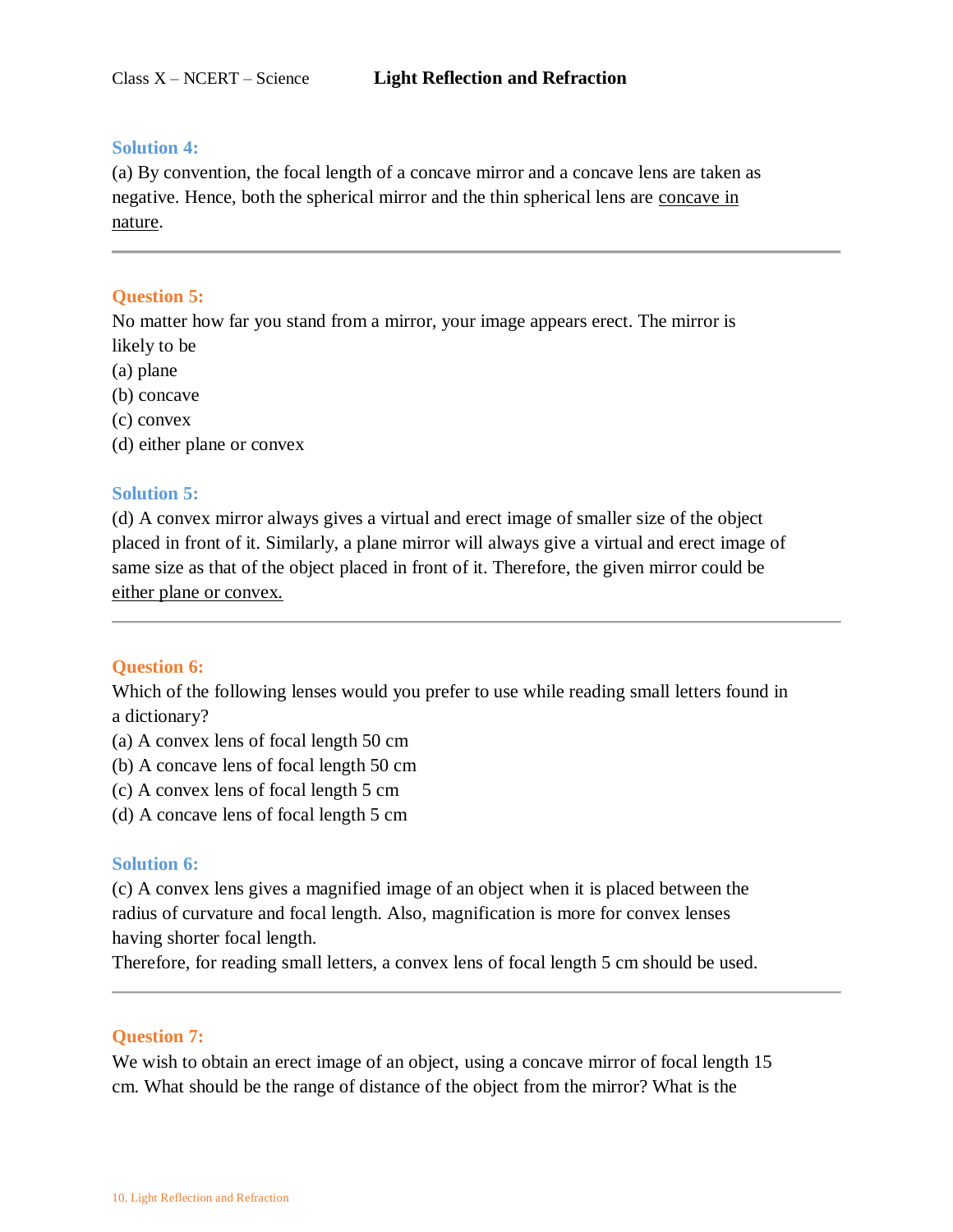nature of the image? Is the image larger or smaller than the object? Draw a ray diagram to show the image formation in this case.

## **Solution 7:**

Range of object distance  $= 0$  cm to 15 cm

A concave mirror gives an erect image when an object is placed between its pole (P) and the principal focus (F).

Hence, to obtain an erect image of an object from a concave mirror of focal length 15 cm, the object must be placed anywhere between the pole and the focus. The image formed will be virtual, erect, and magnified in nature, as shown in the given figure.



# **Question 8:**

Name the type of mirror used in the following situations.

- (a) Headlights of a car
- (b) Side/rear-view mirror of a vehicle
- (c) Solar furnace

Support your answer with reason.

## **Solution 8:**

(a) **Concave mirror** is used in the headlights of a car. As concave mirrors can produce powerful parallel beam of light when the light source is placed at their principal focus.

(b) **Convex mirror** is used in side/rear view mirror of a vehicle. Convex mirrors give a virtual, erect, and diminished image of the objects placed in front of it. Because of this, they have a wide field of view. It enables the driver to see most of the traffic behind him/her.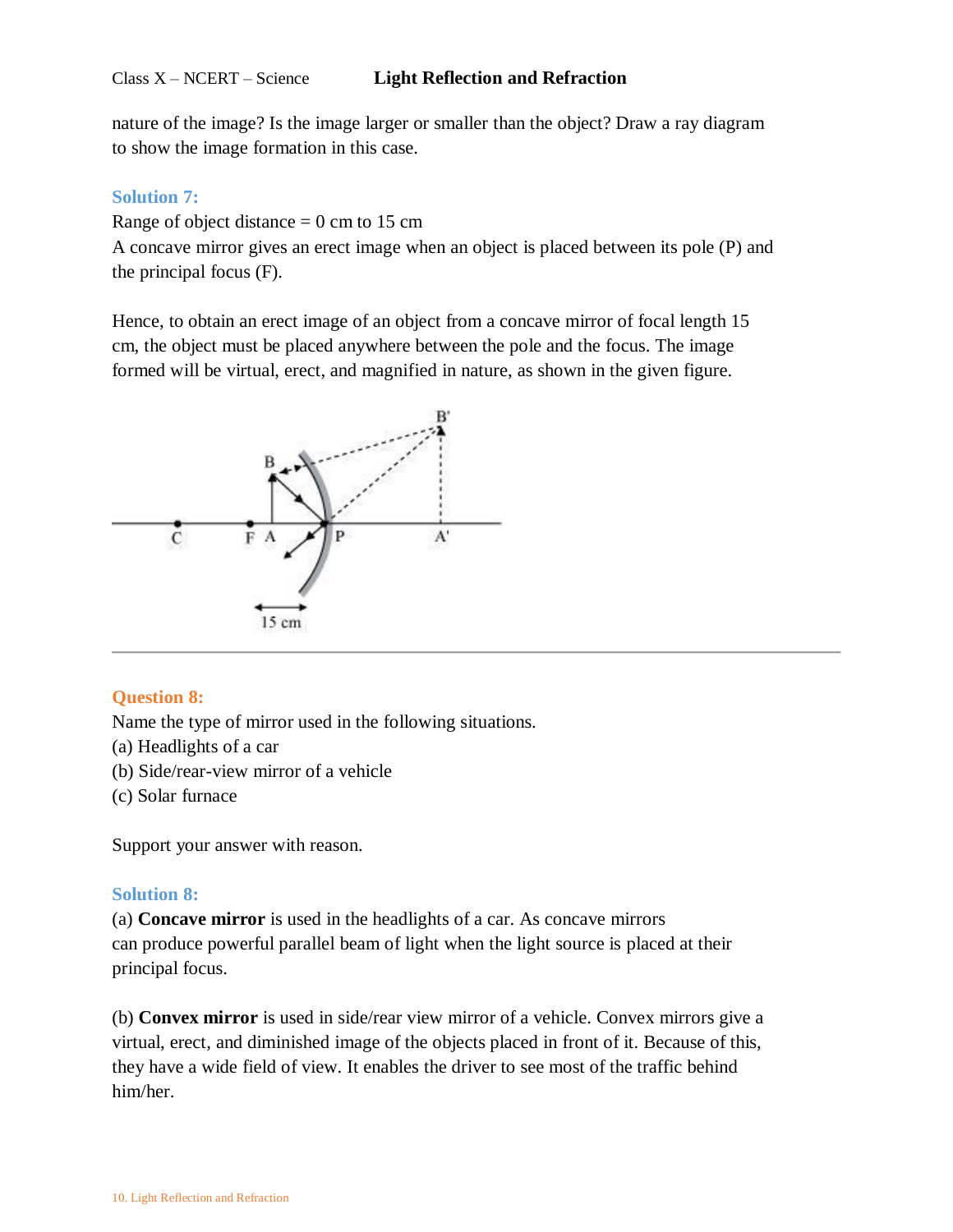(c) **Concave mirrors** are converging mirrors. That is why they are used to construct solar furnaces. Concave mirrors converge the light incident on them at a single point known as principal focus. Hence, they can be used to produce a large amount of heat at that point.

## **Question 9:**

One-half of a convex lens is covered with a black paper. Will this lens produce a complete image of the object? Verify your answer experimentally. Explain your observations.

### **Solution 9:**

The convex lens will form complete image of an object, even if its one half is covered with black paper. It can be understood by the following two cases.

## **Case I :**When the upper half of the lens is covered

In this case, a ray of light coming from the object will be refracted by the lower half of the lens. These rays meet at the other side of the lens to form the image of the given object, as shown in the following figure.



**Case II :** When the lower half of the lens is covered

In this case, a ray of light coming from the object is refracted by the upper half of the lens. These rays meet at the other side of the lens to form the image of the given object, as shown in the following figure.

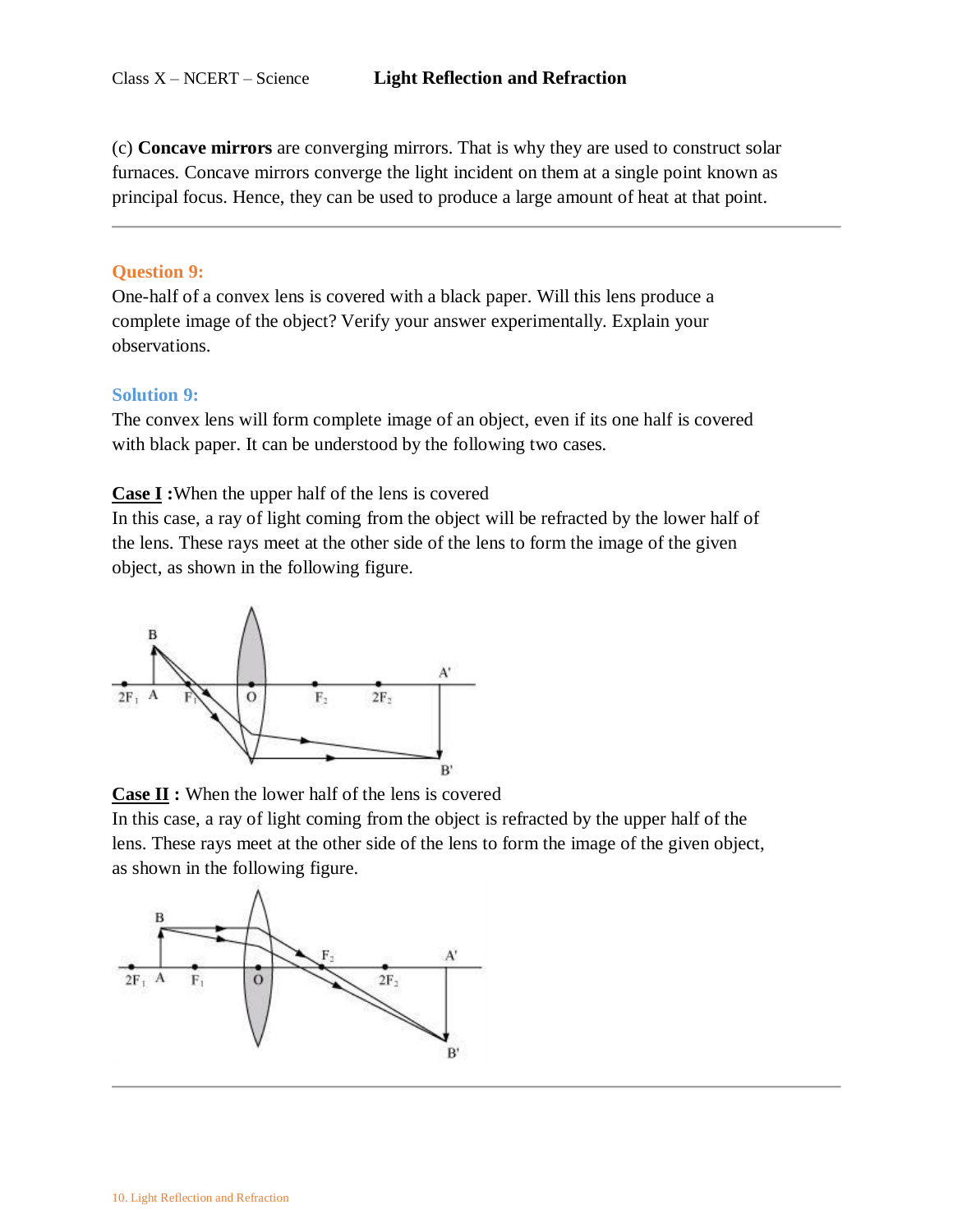#### **Question 10:**

An object 5 cm in length is held 25 cm away from a converging lens of focal length 10 cm. Draw the ray diagram and find the position, size and the nature of the image formed.

#### **Solution 10:**

Object distance,  $u = -25$  cm Object height,  $ho = 5$  cm Focal length,  $f = +10$  cm According to the lens formula:

$$
\frac{1}{v} - \frac{1}{u} = \frac{1}{f}
$$
  

$$
\frac{1}{v} = \frac{1}{f} + \frac{1}{u} = \frac{1}{10} - \frac{1}{25} = \frac{15}{250}
$$
  

$$
v = \frac{250}{15} = 16.66
$$
 cm

The positive value of v shows that the image is formed at the other side of the lens. Magnification m = -Image distance/Object Distance =  $-v/u = -16.66/25 = -0.66$ 

The negative sign shows that the image is real and formed behind the lens. Magnification m = Image Height/Object Height =  $H1/H0 = H1/5$  $H1 = m \times H0 = -0.66 \times 5 = -3.3$  cm

The negative value of image height indicates that the image formed is inverted. The position, size, and nature of image are shown in the following ray diagram.



## **Question 11:**

A concave lens of focal length 15 cm forms an image 10 cm from the lens. How far is the object placed from the lens? Draw the ray diagram.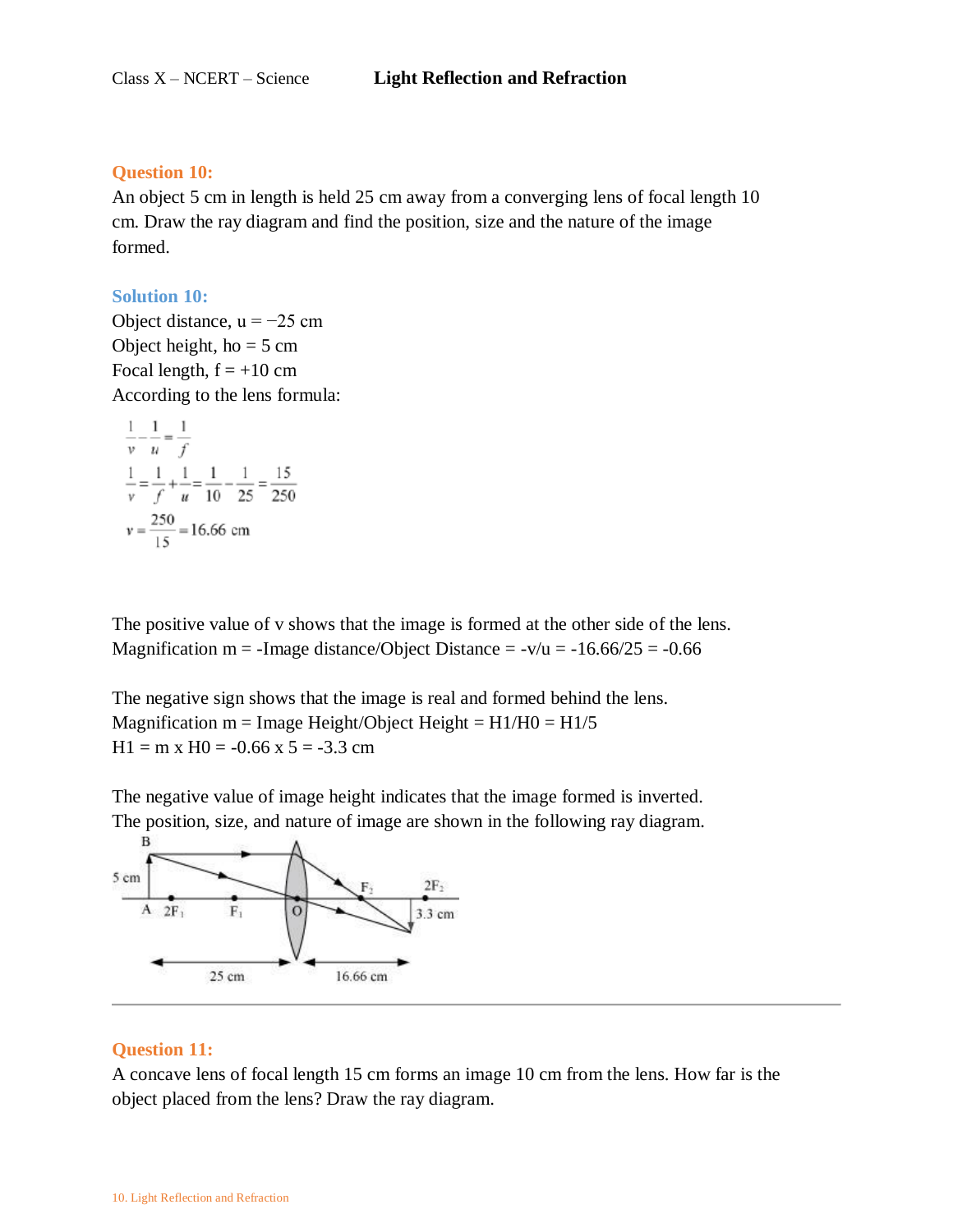## **Solution 11:**

Focal length of concave lens (OF{subscript}1),  $f = -15$  cm Image distance,  $v = -10$  cm According to the lens formula

 $\frac{1}{v} - \frac{1}{u} = \frac{1}{f}$  $\frac{1}{u} = \frac{1}{v} - \frac{1}{f} = \frac{-1}{10} - \frac{1}{(-15)} = \frac{-1}{10} + \frac{1}{15} = \frac{-5}{150}$  $u = -30$  cm

The negative value of u indicates that the object is placed 30 cm in front of the lens. This is shown in the following ray diagram.



## **Question 12:**

An object is placed at a distance of 10 cm from a convex mirror of focal length 15 cm. Find the position and nature of the image.

## **Solution 12:**

Focal length of convex mirror,  $f = +15$  cm Object distance,  $u = -10$  cm According to the mirror formula,

$$
\frac{1}{v} + \frac{1}{u} = \frac{1}{f}
$$
  

$$
\frac{1}{v} = \frac{1}{f} - \frac{1}{u} = \frac{1}{15} + \frac{1}{10} = \frac{25}{150}
$$
  

$$
v = 6 \text{ cm}
$$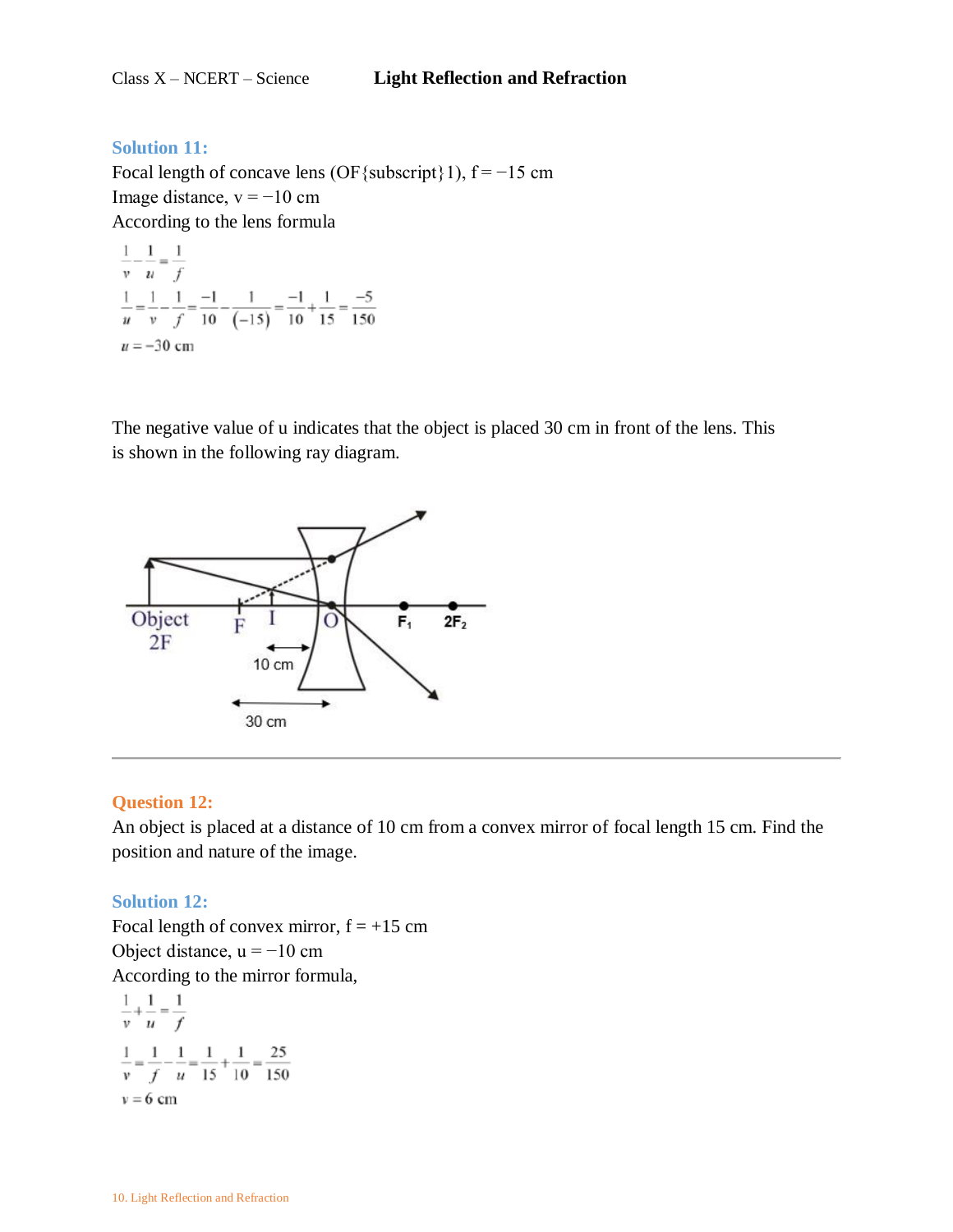#### Class X – NCERT – Science **Light Reflection and Refraction**

The positive value of v indicates that the image is formed behind the mirror.

 $\frac{\text{Image distance}}{\text{Object distance}} = -\frac{v}{u} = \frac{-6}{-10} = +0.6$ Magnification, $m = -$ 

The image is located at a distance 6 cm from the mirror on the other side of the mirror. The positive and value less than 1 of magnification indicates that the image formed is virtual, erect and diminished

### **Question 13:**

The magnification produced by a plane mirror is  $+1$ . What does this mean?

#### **Solution 13:**

Magnification produced by a mirror is given by the relation

Magnification,  $m = \frac{\text{Image height } (H_1)}{\text{Object height } (H_n)}$ 

The magnification produced by a plane mirror is  $+1$ . It shows that the image formed by the plane mirror is of the same size as that of the object. The positive sign shows that the image formed is virtual and erect.

#### **Question 14:**

An object 5 cm in length is placed at a distance of 20 cm in front of a convex mirror of radius of curvature 30 cm. Find the position of the image, its nature and size.

#### **Solution 14:**

Object distance,  $u = -20$  cm Object height,  $h = 5$  cm Radius of curvature,  $R = 30$  cm Radius of curvature  $= 2 \times$  Focal length  $R = 2f$  $f = 15$  cm According to the mirror formula,

$$
\frac{1}{v} + \frac{1}{u} = \frac{1}{f}
$$
  

$$
\frac{1}{v} = \frac{1}{f} - \frac{1}{u} = \frac{1}{15} + \frac{1}{20} = \frac{4+3}{60} = \frac{7}{60}
$$
  

$$
v = 8.57 \text{ cm}
$$

The positive value of v indicates that the image is formed behind the mirror.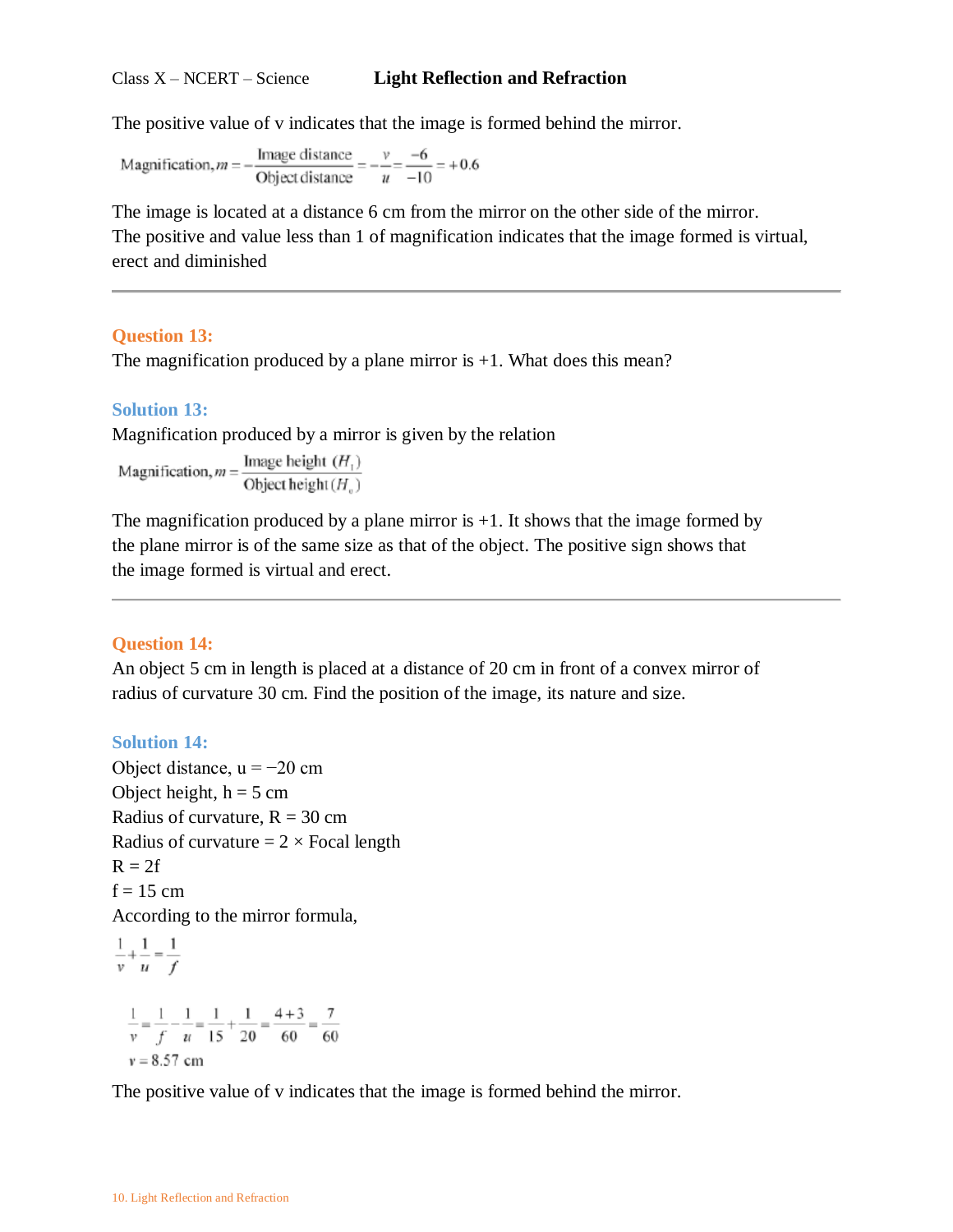#### Class X – NCERT – Science **Light Reflection and Refraction**

Magnification,  $m = -\frac{\text{Image distance}}{\text{Object distance}} = \frac{-8.57}{-20} = 0.428$ The positive value of magnification indicates that the image formed is virtual. Magnification,  $m = \frac{\text{Height of the image}}{\text{Height of the object}} = \frac{h'}{h}$  $h' = m \times h = 0.428 \times 5 = 2.14$  cm

The positive value of image height indicates that the image formed is erect. Therefore, the image formed is virtual, erect, and smaller in size.

### **Question 15:**

An object of size 7.0 cm is placed at 27 cm in front of a concave mirror of focal length 18 cm. At what distance from the mirror should a screen be placed, so that a sharp focused image can be obtained? Find the size and the nature of the image.

### **Solution 15:**

Object distance,  $u = -27$  cm Object height,  $h = 7$  cm Focal length,  $f = -18$  cm According to the mirror formula:  $\frac{1}{u} + \frac{1}{v} = \frac{1}{f}$ 

$$
\frac{1}{v} = \frac{1}{f} - \frac{1}{u} = \frac{-1}{18} + \frac{1}{27} = \frac{-1}{54}
$$
  
v = -54 cm

The screen should be placed at a distance of 54 cm in front of the given mirror.

Magnification,  $m = -\frac{\text{Image distance}}{\text{Object distance}} = \frac{-54}{27} = -2$ 

The negative value of magnification indicates that the image formed is real.

Magnification,  $m = \frac{\text{Height of the image}}{\text{Height of the object}} = \frac{h'}{h}$  $h' = 7 \times (-2) = -14$  cm

The negative value of image height indicates that the image formed is inverted.

#### **Question 16:**

Find the focal length of a lens of power −2.0 D. What type of lens is this?